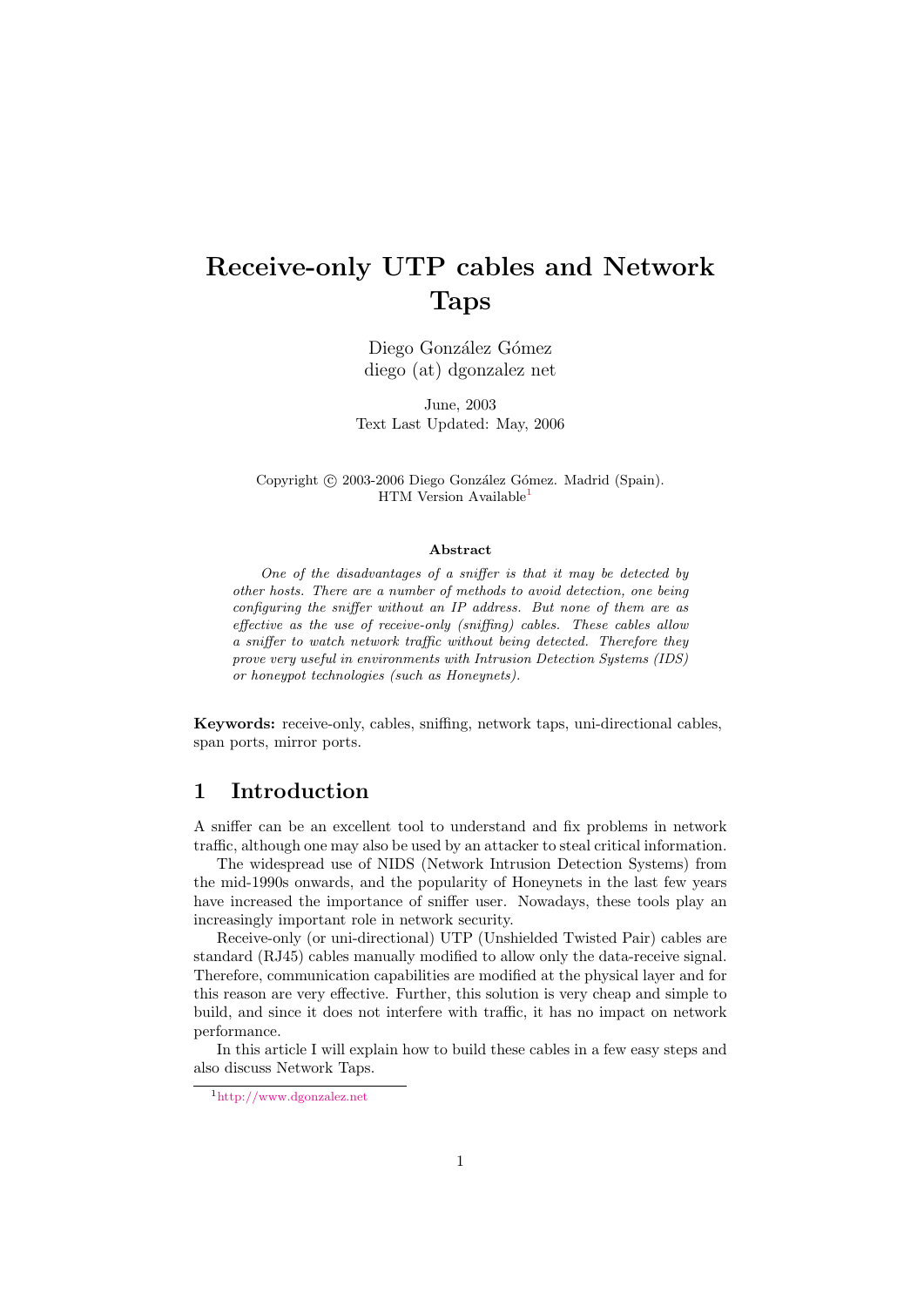# 2 Fundamentals

# 2.1 Wiring schemes

As mentioned previously, this article is related to UTP cables, with RJ45 connectors. Before explaining the various sniffer types, it is fundamental to understand the standard wiring schemes. Figure [2](#page-1-0) shows the pinouts of a RJ45 connector.



Figure 1: Front view of a RJ45 connector



<span id="page-1-0"></span>Figure 2: EIA/TIA 568A and 568B norms

Figure [3](#page-2-0) describes the wiring schemes of straight through and crossover cables. Straight through cables can be used to connect a host or a router to a switch or hub. Crossover cables may be used to connect the following: host to host, hub to hub, switch to switch, switch to hub, router to router. The models of sniffing cables in this paper are based on straight through cables, but the crossover cables can be also used if the sniffer's transmit signal is modified in the same manner.

There are eight wires grouped into four coloured pairs. The pairs are twisted to reduce the effects of noise and interference. Each pair has a different twist ratio that can affect the signalling at higher speeds, so it becomes important to follow the colour codes. Note that pairs 1 (blue) and 4 (brown) are not used in 10Base-T or 100Base-TX Ethernet. All eight wires are used for 1000Base-T Ethernet. [\[1\]](#page-12-0)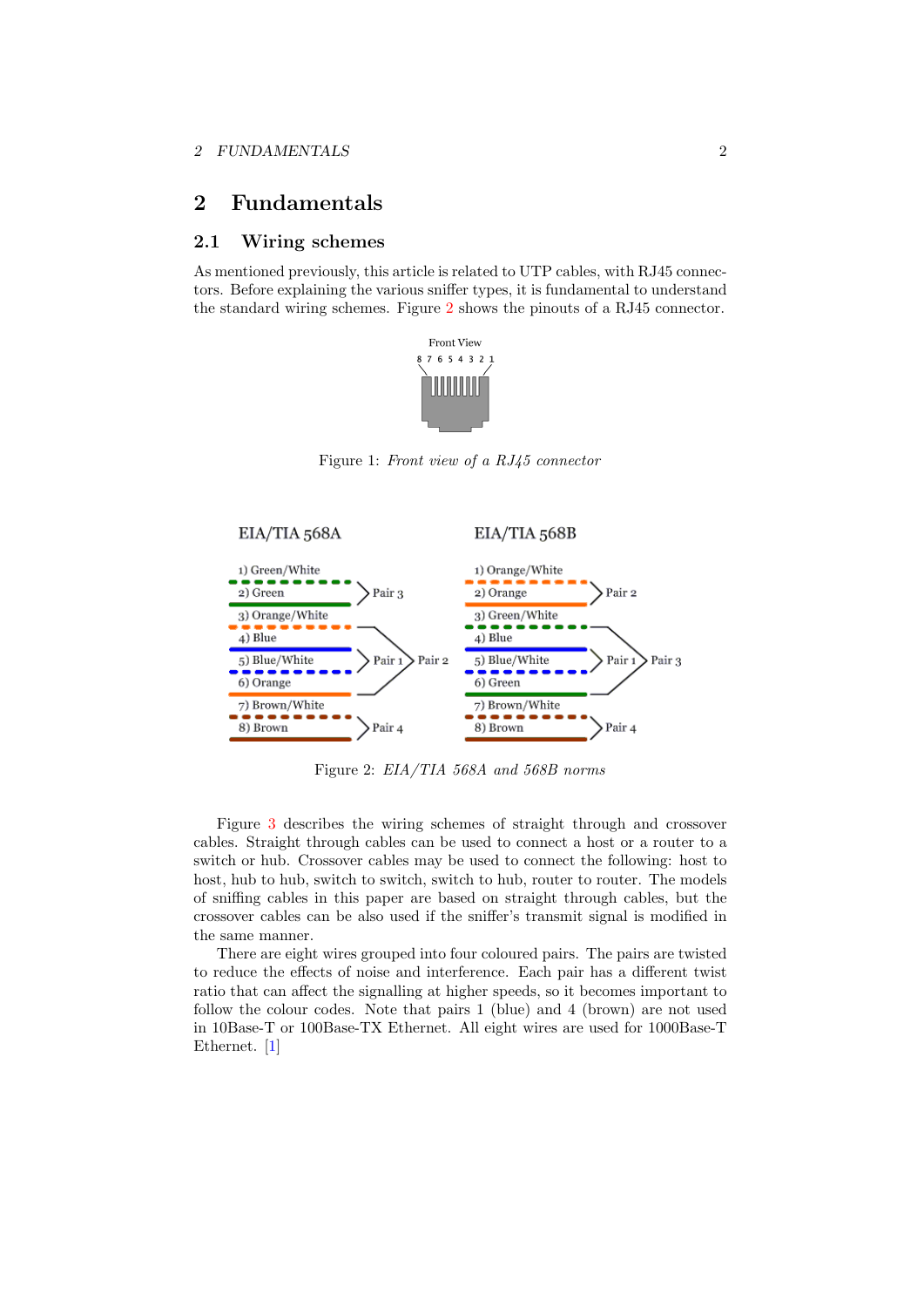

<span id="page-2-0"></span>Figure 3: Straight through and crossover wiring schemes (10/100Base-T)

# 2.2 Coding

Ethernet LANs use digital signals to share data among network devices. 10Base-T uses Manchester encoding to transmit the signal: transition occurs in the middle of each bit period. Two levels represent one bit. A low to high transition in the middle of the bit represents a '1'. A high to low transition in the middle of the bit represents a '0'. There is no DC component. It uses positive/negative voltages.

100-BaseTX uses 4B/5B encoding, where each 4-bit nibbles is being transferred encoded as 5-bit symbols. The signalling model is a three level multi-level technique called MLT-3.

|            | $10Base-T$       | $100Base-TX$ |
|------------|------------------|--------------|
| Data rate  | 10 Mbps          | $100$ Mpbs   |
| Encoding   | Manchester       | 4B/5B        |
| Signalling | 5v. differential | $MLT-3$      |
| Cable      | Cat. 3 UTP       | Cat. 5 UTP   |

Table 1: Ethernet encoding and signalling

# 3 Receive-only cables

### 3.1 Models

The goal of a receive-only UTP cable is to generate several errors on the sniffer's Transmit Data Signal. This avoids the remote device recognizing any data sent by the sniffer but at the same time keeping the link up.

In the following models, a few examples of sniffing-cable preparation are explained. All of these cable models are designed to work attached to a hub (half-duplex mode).

It is important to emphasize that these models are not designed to work with a switch because in working with a switch they will not be very useful. A switch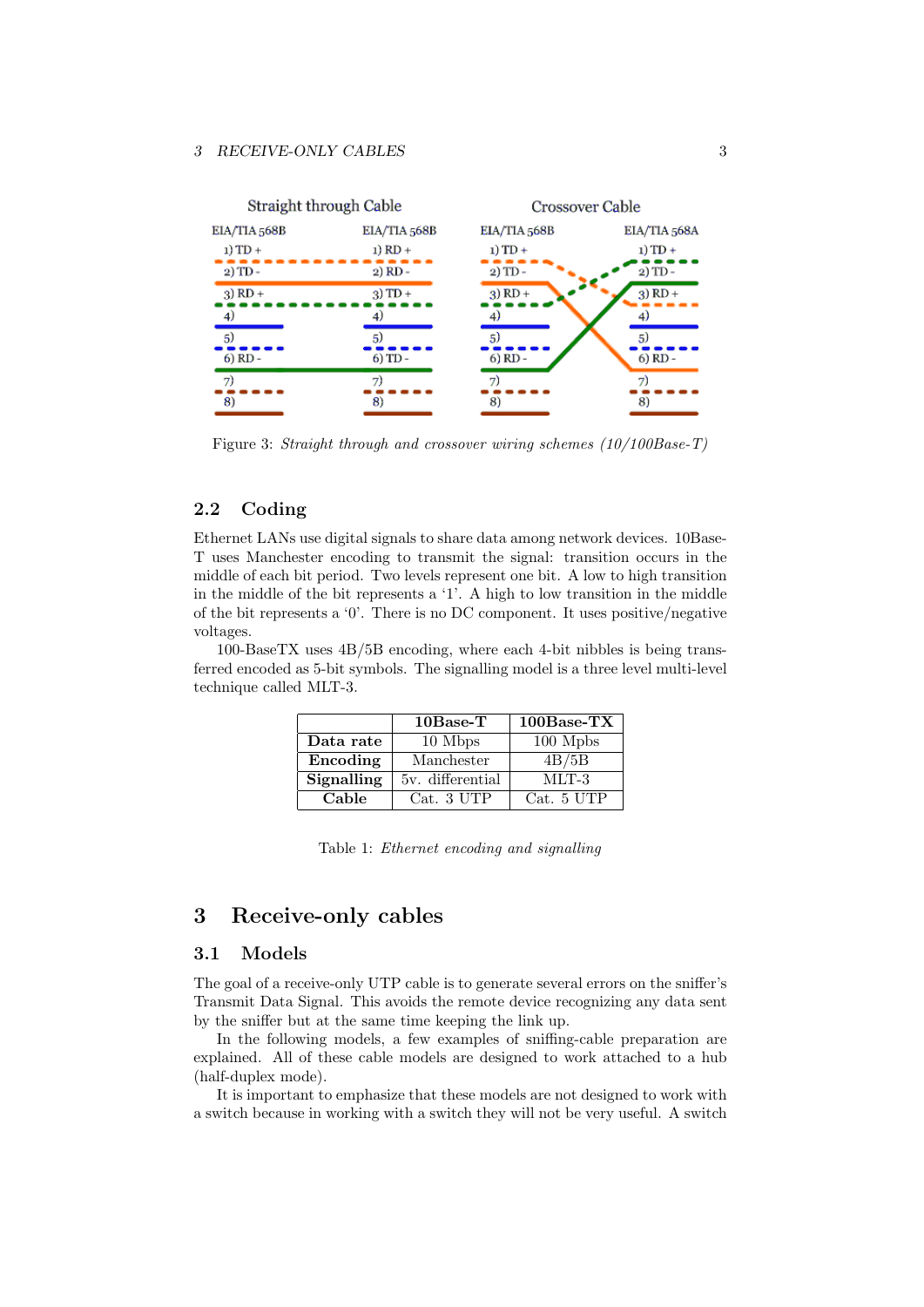

Figure 4: Ethernet encoding schemes

makes fowarding decisions using hardware addresses, and does not forward the traffic to all ports (unless it doesn't have the destination address in its switching table). It would require using ARP Spoofing techniques or something similar to intercept the conversations in the switch, and we would never receive all the traffic like we would with a hub. However, there are switches with span/mirror ports. These special ports receive the traffic of specified switch ports that the switch administrator nominates, acting like ports on a hub, but they can be overflowed if they receive more traffic than the one(s) they support. See section [4.2](#page-9-0) 'Taps vs. Span Ports' for more details.

#### 3.1.1 Model A

As we can see, this model uses a capacitor to insert high levels of errors in the line. [\[2\]](#page-12-1)



Figure 5: Model A wiring scheme

Capacitor acts as a high-pass filter. According to the 10Base-T signal, the capacitor's pass band should be above 5Mhz frequency. That is the minimum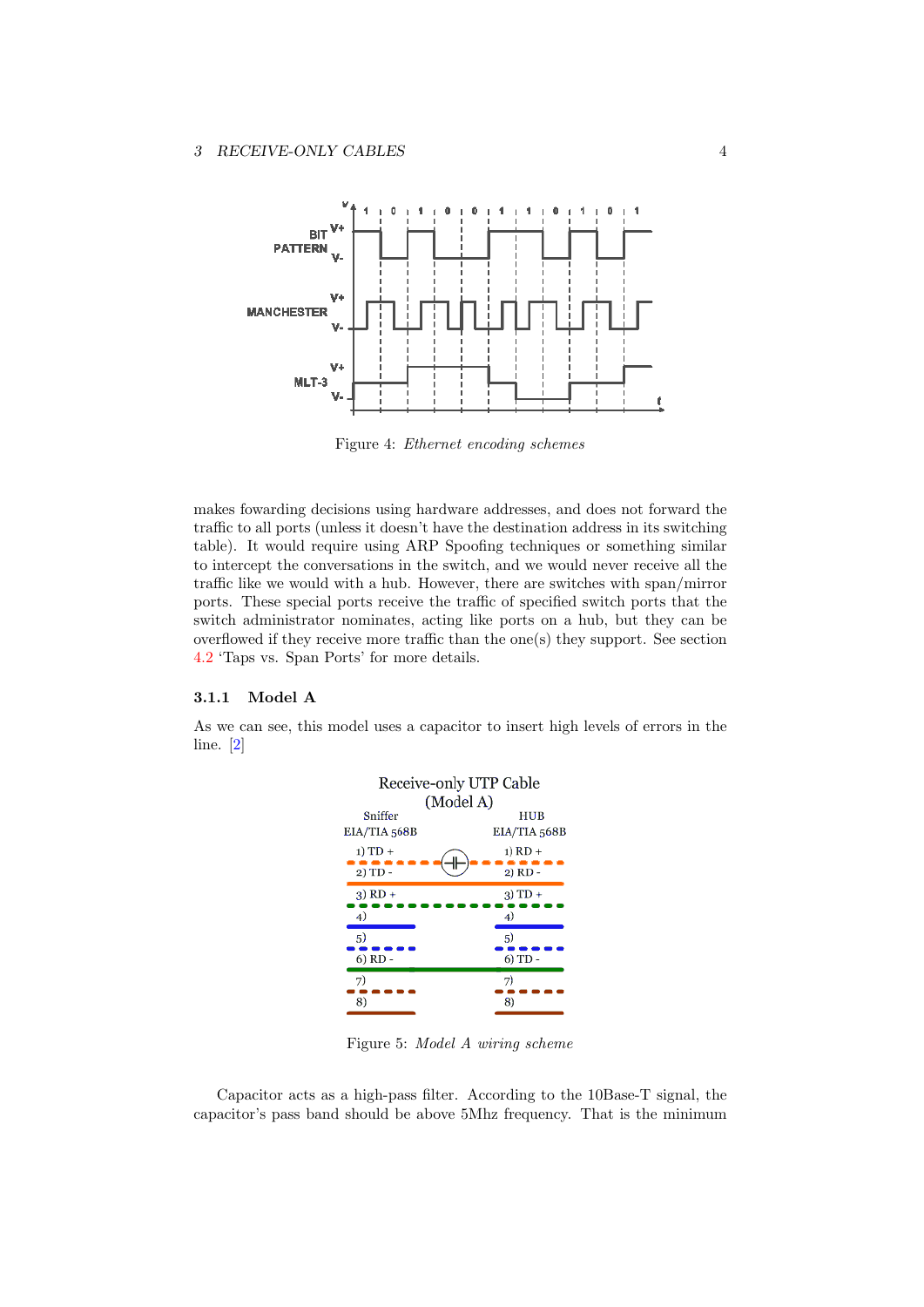frequency using Manchester encoding (with an alternate sequence with '0s' and  $(1s)$ .

We can calculate the capacitor's value by the following method:

$$
C=\frac{1}{2\pi Rf}
$$

In a 10 Mbps Ethernet, the frequency is of 5Mhz, and the resistance is of  $R$  $= (Rsource+Rload) = 200$  ohms. Therefore, the capacitor's value should be of  $150p(F)$ .

This method should introduce enough errors into the Transmit Data Signal, but keeping the link active at the same time. The figure  $6$  represents a simulation of the appearance of the output signal (blue, triangles), in relation to the original one (red, squares). The loose of power of the original signal, caused by the capacitor, can make it undetectable by the hub. Greater capacitors could be used to reduce this effect.



<span id="page-4-0"></span>Figure 6: Model A signal simulation

I tried this model in an Ethernet LAN environment, attached to a 10/100 Mbps hub, but the link was not active.

### 3.1.2 Model B

An easier way to implement a sniffer cable is by connecting pins 1 and 2 (pair number 1) on the LAN side to pins 3 and 6 (pair number 2) on the same side respectively. [\[3\]](#page-12-2)

This method returns any signal sent from the LAN to itself, acting like a hub. This model worked on a LAN with a 10/100 Mbps hub without problems.

#### 3.1.3 Model C

Model B can be improved just by changing the order of the connections.

Figure [8](#page-5-0) describes the wiring schemes for Model C. If we connect pins 1 and 2 of the LAN side to pins 6 and 3 respectively, the signal returned to the LAN is inverted. This method ensures the link remains up and should introduce sufficient errors on the Transmit Signal to make it incomprehensible. As with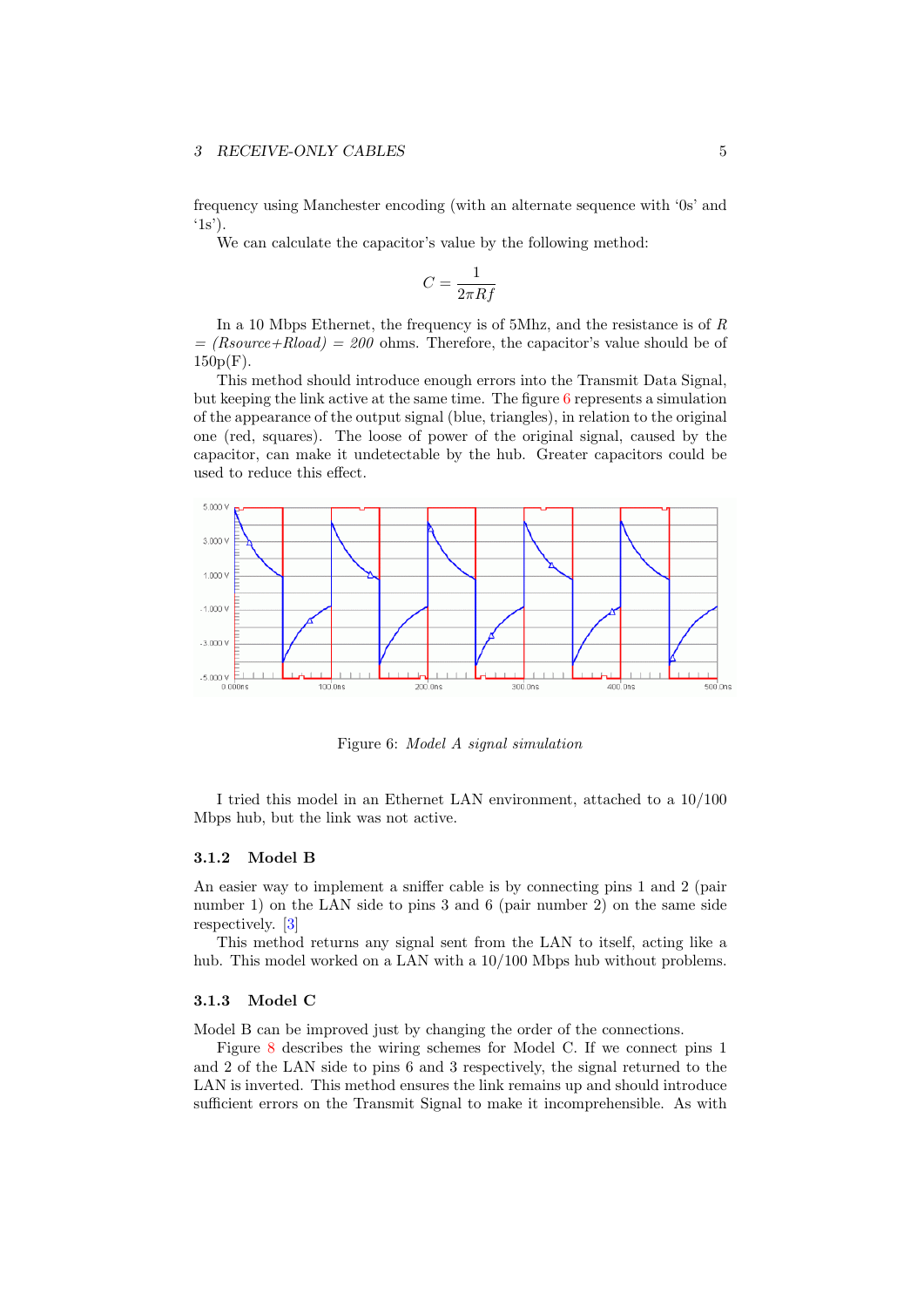

Figure 7: Model B wiring scheme



<span id="page-5-0"></span>Figure 8: Model C wiring scheme

Model B, this model also works. However, this method is theoretically the best one because it modifies the signal returned to the LAN.

#### 3.1.4 Model D

The last model is even easier than the three previous ones. It just changes the order of the Transmit Data Signal pins.

The signal sent from the sniffer is inverted, making it incomprehensible when received on the LAN side of the communication, but it ensures that the link stays up. Unfortunately, the hub used in the tests was able to recognize the signal sent by the sniffer.

### 3.2 Implementation examples

The typical scenario for using these cables is described in figure [10,](#page-6-0) plugged into a hub between the network segments to analyze. It does not matter that the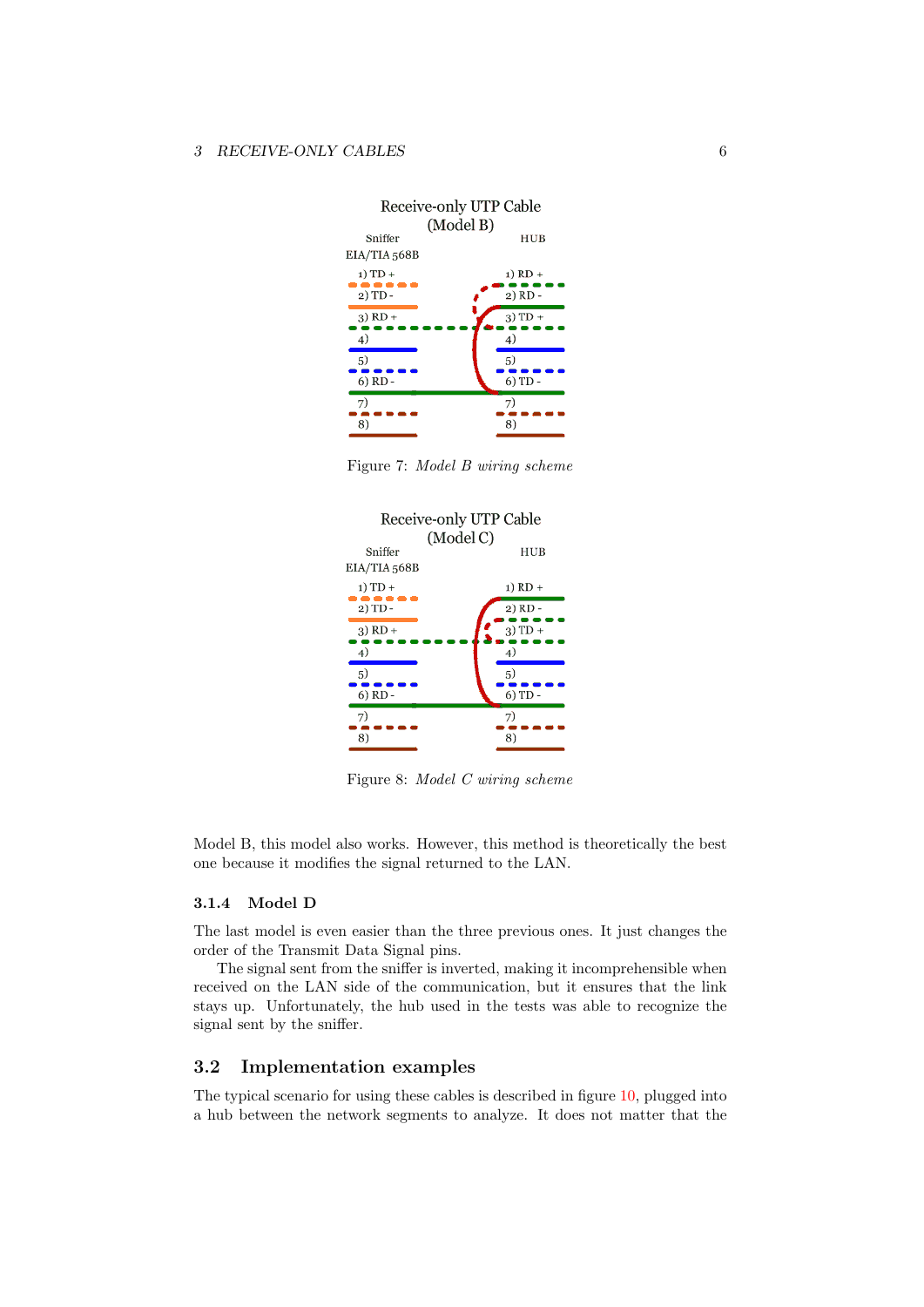

Figure 9: Model D wiring scheme

LAN is 10Base-T or 100Base-TX if we use a hub that supports the required speed. The disadvantage is that they can only work in half-duplex mode. In fact, the maximum efficiency of a hub is about 40% of the ideal speed.



<span id="page-6-0"></span>Figure 10: Monitoring communications with a hub and a sniffer cable

# 4 Network Taps

The alternative. TAP stands for Test Access Port. Network Taps are devices that allows to examine network traffic without causing any data stream interference. They work at OSI level 1, therefore they do not make any fowarding or routing decisions.

Obviously, Network Taps are more expensive than making your own receiveonly cables, but they have more advantages. For example, they are more robust and professional, they usually have buffers to avoid data losses, they can monitor fiber optic communications, etc.

There are several companies that develop these products. Net Optics, Inc. [\[4\]](#page-12-3), Shomiti Systems [\[5\]](#page-12-4), Network Critical [\[6\]](#page-13-0), Finisar [\[7\]](#page-13-1), Intrusion Inc. [\[8\]](#page-13-2), Datacom Systems Inc. [\[9\]](#page-13-3) and Comcraft [\[10\]](#page-13-4) are some of them.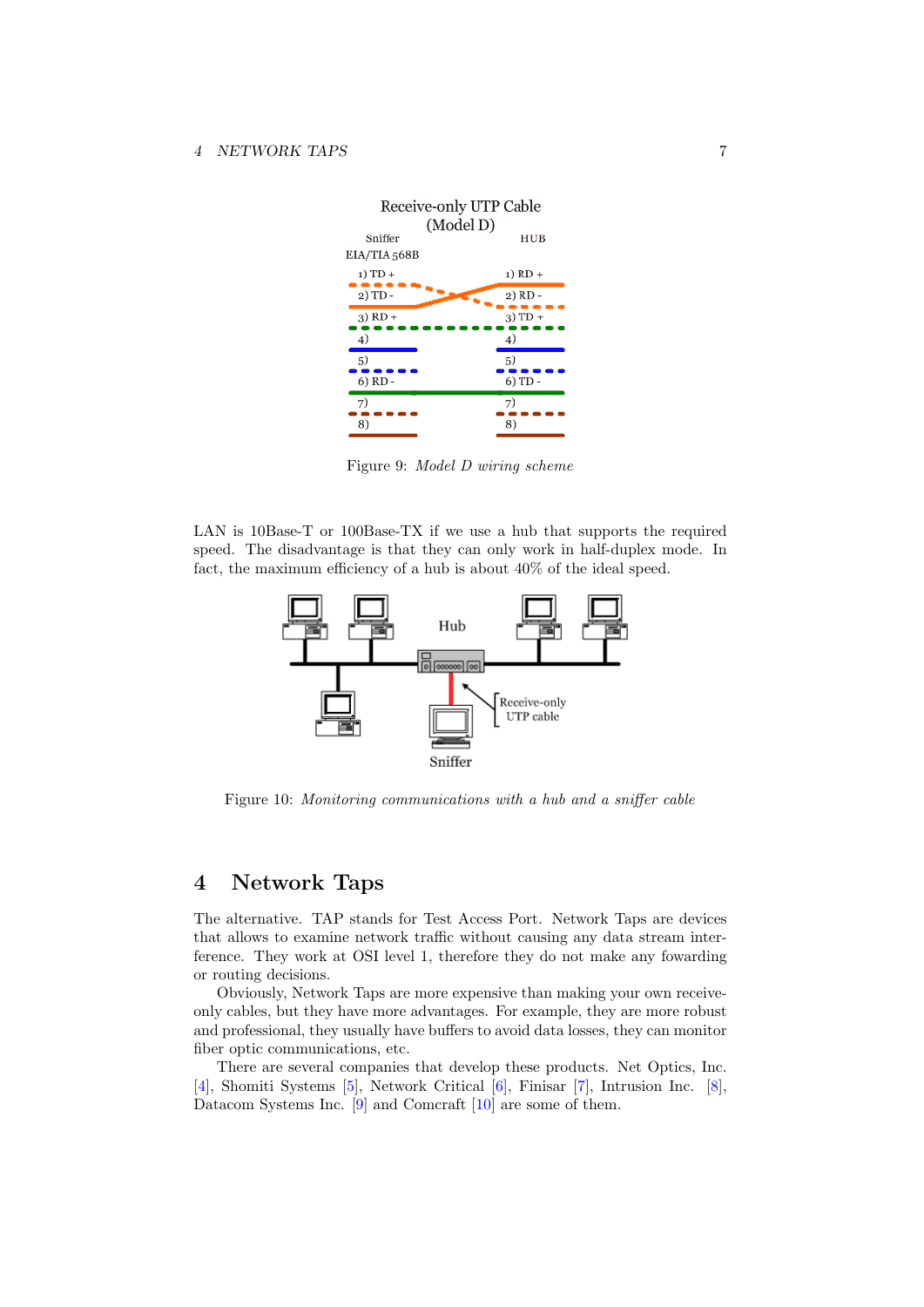#### 4 NETWORK TAPS 8

It is interesting to note that all Tap manufacturers claim their copper Taps are fail-safe (no disruption to the link on powerloss). This is only partly true, because there is a 5-10 ms switchover time (a 0-1 packet loss possibility). In most environments this can be acceptable, but in a high availability network it can cause major issues such as causing the router and switches to renegotiate their links (VLAN, Spanning tree, etc). 4x4 Taps seems to be the only ones that offer 'zero' packet loss in the event of power-failure. Securicore [\[11\]](#page-13-5) is one of the companies that distributes those Taps, from Network Critical.

Net Optics [\[4\]](#page-12-3) offers PCI Network Taps for full-duplex monitoring access for 10/100 Mbps networks with a single NIC.

### 4.1 Schemes

The diagram [11](#page-7-0) describes two ways to represent the Tap connection scheme.



<span id="page-7-0"></span>Figure 11: TAP connection scheme

A Tap captures network traffic in both directions and sends it to a monitoring device, such an IDS or a statistics traffic generator. As you can observe in figure [11,](#page-7-0) there is one data line by each traffic direction. Therefore, if we apply this scheme to UTP cables, which are usually used in Ethernet networks, we can easily deduce the following diagrams in figure [12.](#page-7-1)



<span id="page-7-1"></span>Figure 12: Ethernet TAP connection diagrams

To build a Tap like that is trivial. In fact, there are already instructions that explain how, with a straight through cable [\[12\]](#page-13-6). This solution requires two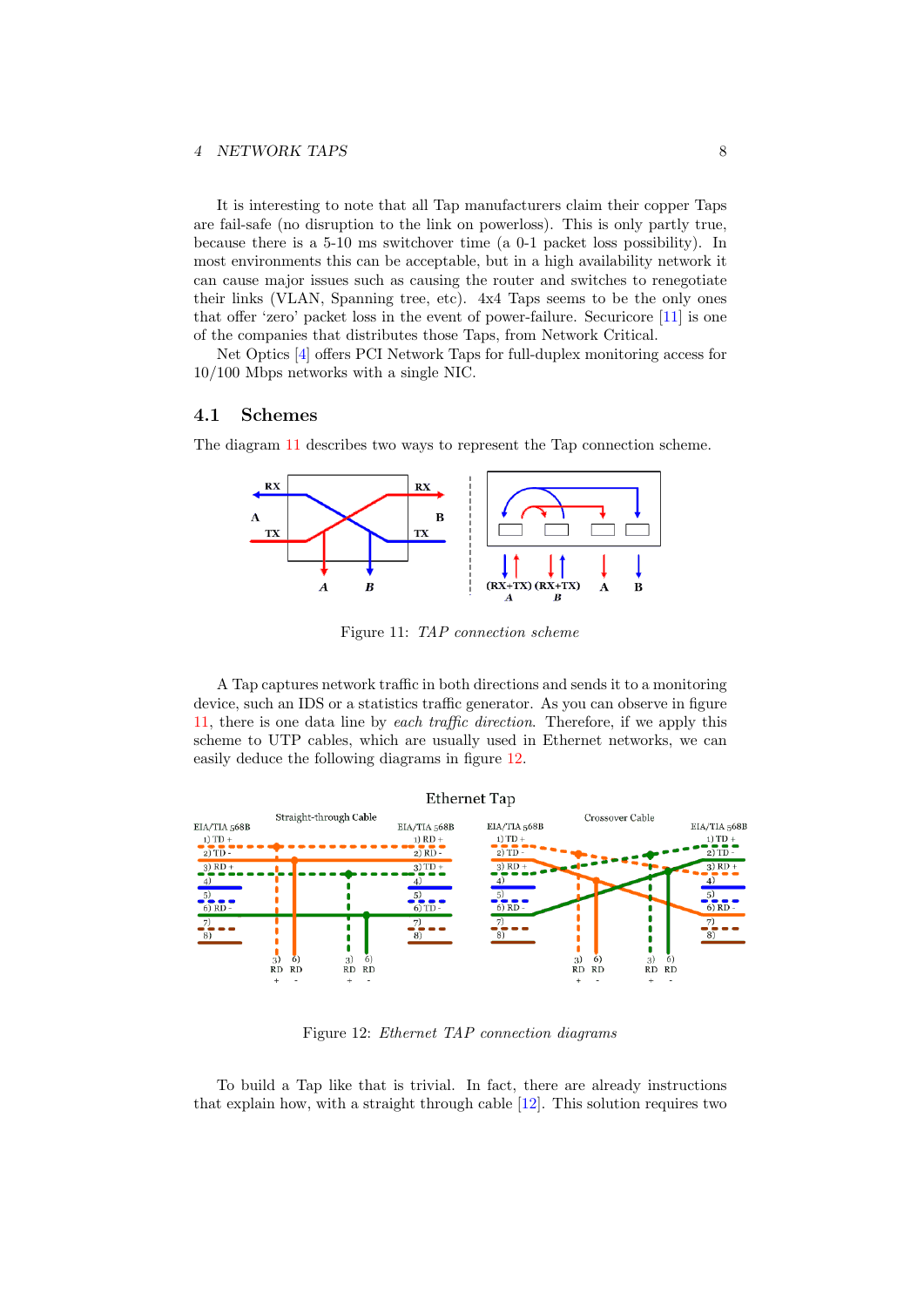network interfaces to analyze traffic (each one receives one direction). Keep in mind that the signal power of one network segment is not prepared to be shared by more than two network interfaces (source and destination). Therefore, this design can lead to signal (and data) losses.

More solutions for analyze traffic with Taps are discussed later on section [4.3](#page-10-0) 'Implementation Examples'.

#### 4.1.1 Adaptive Taps

Adaptive Taps are designed to make signal conversions, in addition to capturing traffic. For example, there are Taps that convert signals from GigaBit-TX to Gibabit-SX, or from Gigabit-LX to Gigabit-SX.

#### 4.1.2 Regeneration Taps

The idea of Regeneration Taps, from Net Optics [\[4\]](#page-12-3), is to generate multiple streams of network traffic from a single access point. They act like several Taps combined in only one device, saving costs and space.

Regeneration Taps can be used in cases where it is necessary to analyze traffic in more than one way and with different machines. For example, both intrusion detection and protocol analysis may be used. Figure [13](#page-8-0) represents this concept.



<span id="page-8-0"></span>Figure 13: Regeneration Tap

Another way to implement a Regeneration Tap is using two or more Taps and sort them of daisy chain. 4x4 Critical Tap in figure [14](#page-9-1) combines four individual Taps in one rackmountable case, and can be used in this manner. Although this can be done with both fiber and copper Taps, fiber Taps need more care with signal loss and must be ordered with the appropriate split ratio to preserve the live stream integrity.

#### 4.1.3 Aggregation Taps

As we saw in figure [11,](#page-7-0) each traffic direction is a signal to analyze. Therefore, to monitor the traffic two network interfaces are needed. The advantage of the Aggregation Taps, among other features, is that they aggregate both signals into one, allowing the analysis with only one network interface. The Aggregation Tap by Network Critical [\[11\]](#page-13-5) can, exceptionally, inject RESET TCP packets to kill hostile communications. This feature makes it especially useful in environments with NIDs with active response capabilities, or with NIPS (Network Intrusion Prevention Systems).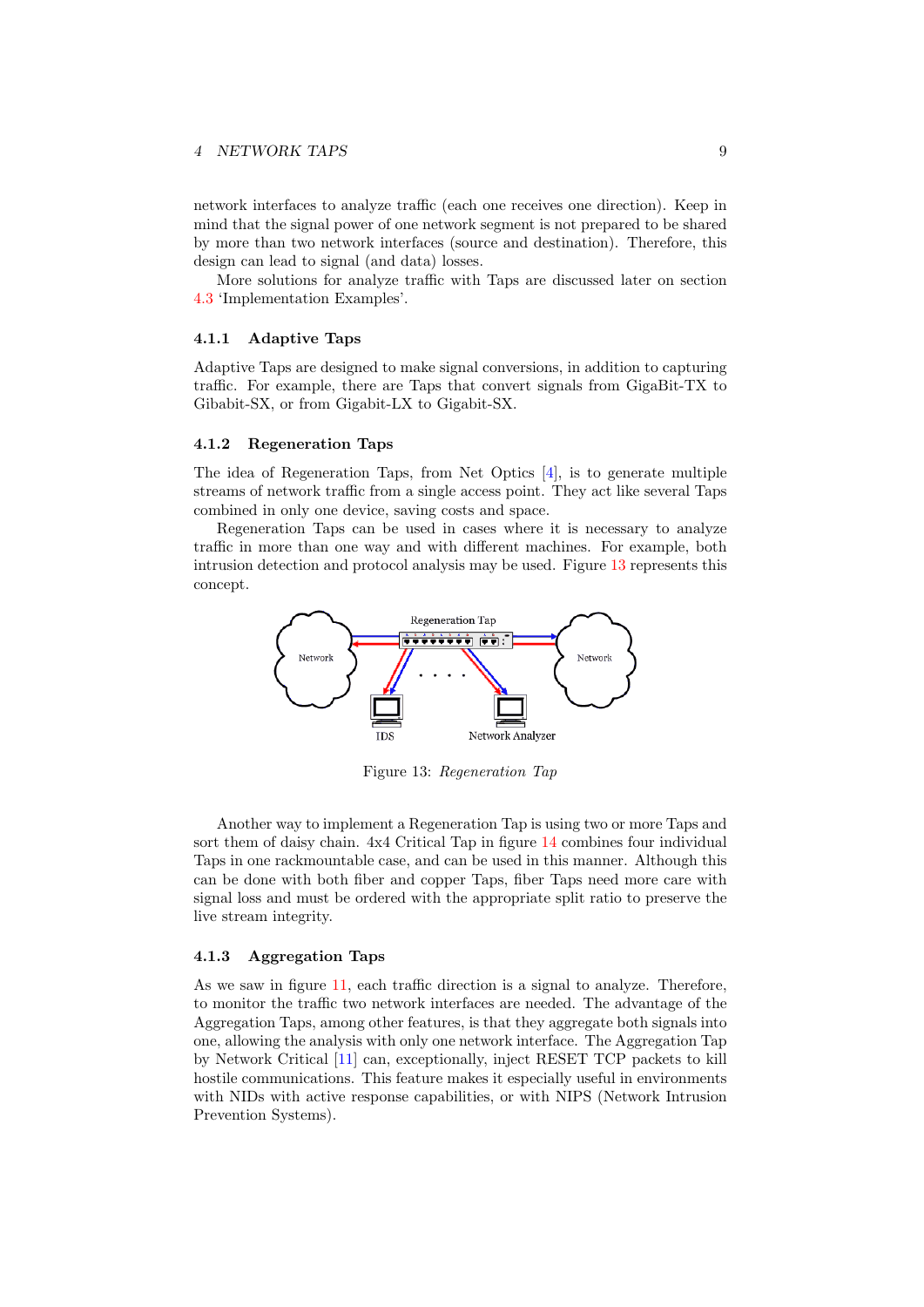#### 4 NETWORK TAPS 10



<span id="page-9-1"></span>Figure 14: Regeneration Tap using individual Taps

# <span id="page-9-0"></span>4.2 Taps versus Span (mirror) Ports

Taps and span ports are used to monitor network traffic, but there are important differences between both technologies [\[14\]](#page-13-7):

1. Traffic integrity. The device connected to the Tap receives the same traffic as if it were also in-line, including all errors. See figure [15](#page-9-2) for more details. Neither splitting nor regeneration introduce delay, or change the content or structure of information packets.



<span id="page-9-2"></span>Figure 15: Passive network monitoring

On the other hand, a span port on a switch does not see all the traffic. Corrupt network packets, packets below minimum size, and layer 1 and 2 errors are usually dropped by the switch.

2. Delay. Taps pass full-duplex data at wire speed without affecting the actual traffic.

By contrast, the software architecture of low-end switches introduces delay by copying the spanned packets. Worse yet, in many cases the data is being aggregated through a gigabit port, introducing a delay as the signal is converted from electrical to optical.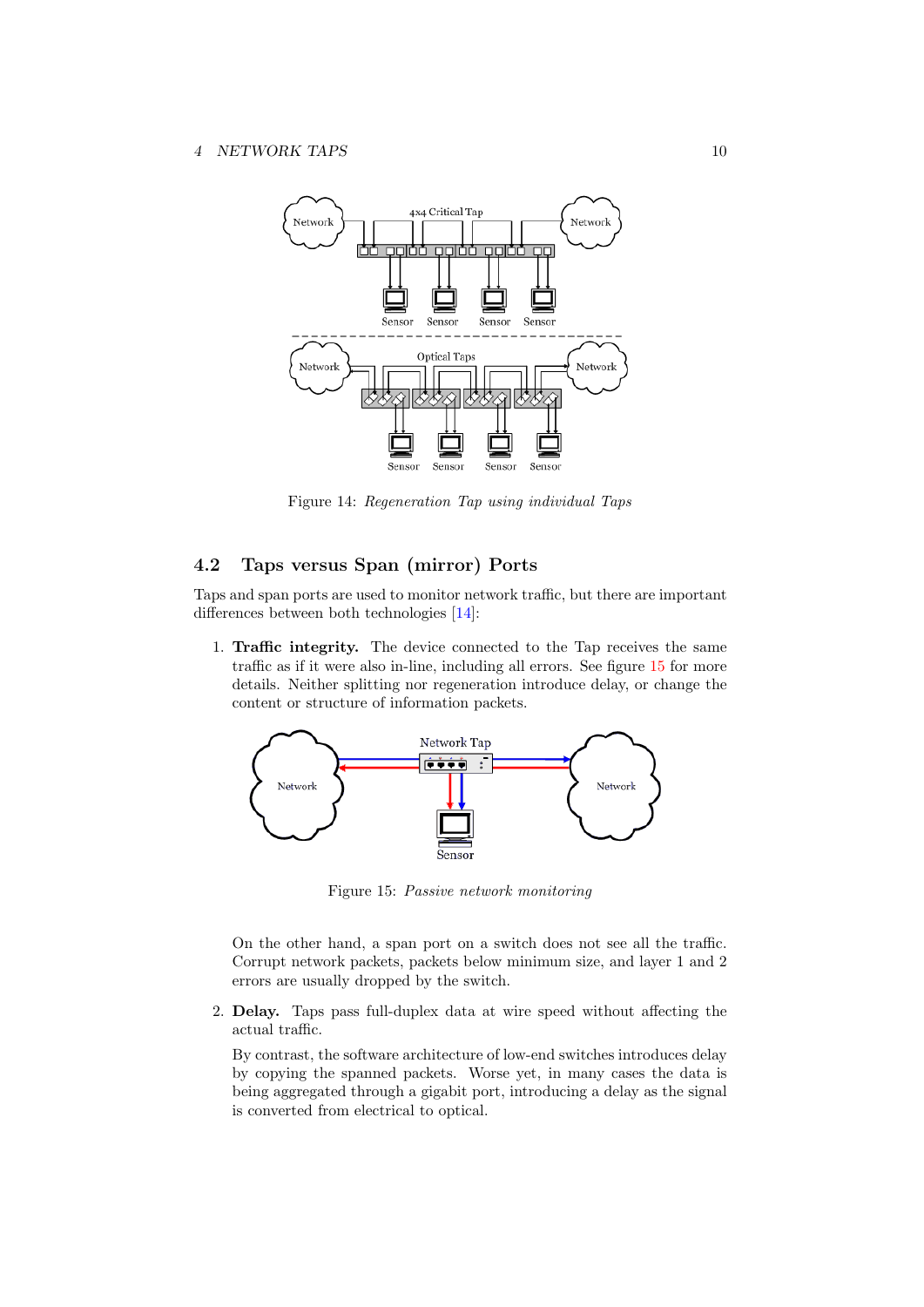Furthermore, access to switch traffic is limited by the span port capacity. If the traffic passing through the span port is too great, the port will drop packets, thus some data loss will be experienced. For example, to see fullduplex traffic on each 100 Mbps link, a span port would need 200 Mbps of capacity.

3. Resources. Since Newtork Taps are passive devices, they can be left permanently in-line without affecting traffic.

In contrast, span ports are apt to consume switch resources, degrading its overall performance.

# <span id="page-10-0"></span>4.3 Implementation Examples

There are many ways to implement network traffic analysis with Taps. The following are just a few of the methods available.

### 4.3.1 Sensor with two network interfaces

Figure [15](#page-9-2) represents one way of analyzing traffic, using a sensor with two network interfaces, one for each traffic direction. In addition, some kind of software is required to aggregate the data from both physical interfaces into one logical interface. You can use for example the Sun Trunking software [\[13\]](#page-13-8), or the Linux network bonding driver. The last option requires you to compile the driver as a module first, and then to combine the physical network interfaces into a logical one (bond0). For example, if we wish to bond the physical interfaces eth1 and eth2 to logical interface bond0 with IP address 192.168.0.254/24:

```
[root@tap root]# modprobe bonding
[root@tap root]# ip addr add 192.168.0.254/24 brd + dev bond0
[root@tap root]# ifconfig eth1 promisc -arp up
[root@tap root]# ifconfig eth2 promisc -arp up
[root@tap root]# ifconfig bond0 promisc -arp up
[root@tap root]# ifenslave bond0 eth1
master has no hw address assigned; getting one from slave!
The interface eth1 is up, shutting it down it to enslave it.
[root@tap root]# ifenslave bond0 eth2
The interface eth2 is up, shutting it down it to enslave it.
[root@tap root]# ifconfig
bond0 Link encap:Ethernet HWaddr XX:XX:XX:78:7F:C5
         inet addr:192.168.0.254 Bcast:192.168.0.255 Mask:255.255.255.0
         UP BROADCAST RUNNING NOARP PROMISC MASTER MULTICAST MTU:1500 Metric:1
         RX packets:12 errors:0 dropped:0 overruns:0 frame:0
         TX packets:0 errors:0 dropped:0 overruns:0 carrier:0
         collisions:0 txqueuelen:0
         RX bytes:888 (888.0 b) TX bytes:0 (0.0 b)
eth0 Link encap:Ethernet HWaddr XX:XX:XX:77:02:13
         inet addr:192.168.1.10 Bcast:192.168.1.255 Mask:255.255.255.0
         UP BROADCAST RUNNING MULTICAST MTU:1500 Metric:1
         RX packets:151 errors:0 dropped:0 overruns:0 frame:0
         TX packets:113 errors:0 dropped:0 overruns:0 carrier:0
         collisions:0 txqueuelen:100
```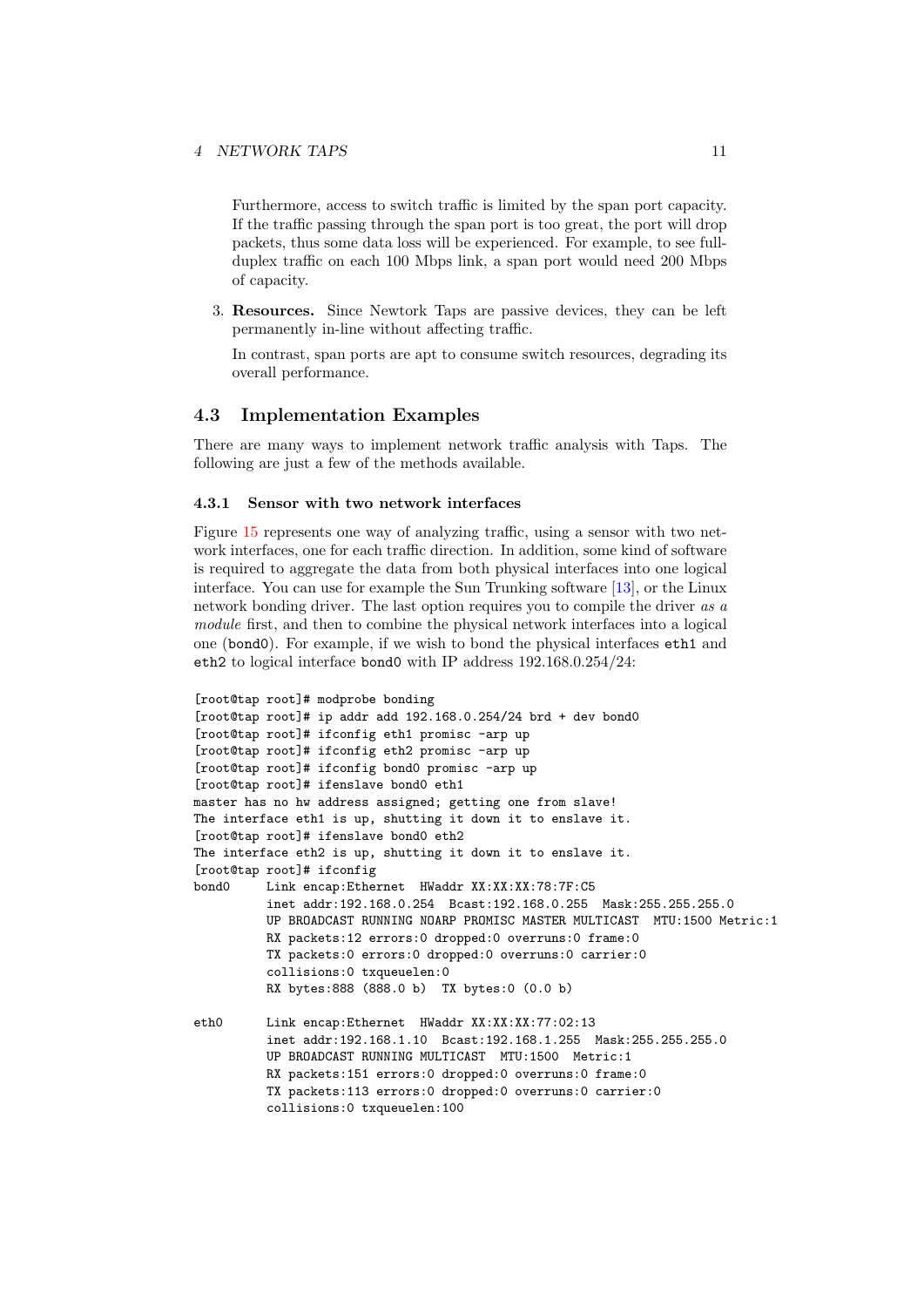RX bytes:69180 (67.5 Kb) TX bytes:17418 (17.0 Kb) Interrupt:11 Base address:0x3400

| eth1 | Link encap: Ethernet HWaddr XX: XX: XX: 78: 7F: C5                   |
|------|----------------------------------------------------------------------|
|      |                                                                      |
|      | UP BROADCAST RUNNING NOARP PROMISC SLAVE MULTICAST MTU:1500 Metric:1 |
|      | RX packets:6 errors:0 dropped:0 overruns:0 frame:0                   |
|      | TX packets: 0 errors: 0 dropped: 0 overruns: 0 carrier: 0            |
|      | collisions: 0 txqueuelen: 100                                        |
|      | RX bytes: 444 (444.0 b) TX bytes: 0 (0.0 b)                          |
|      | Interrupt: 9 Base address: 0xd800                                    |
|      |                                                                      |
| eth2 | Link encap: Ethernet HWaddr XX: XX: XX: 78: 7F: C5                   |
|      | inet addr:192.168.0.254 Bcast:192.168.0.255 Mask:255.255.255.0       |
|      | UP BROADCAST RUNNING NOARP PROMISC SLAVE MULTICAST MTU:1500 Metric:1 |
|      | RX packets:6 errors:0 dropped:0 overruns:0 frame:0                   |
|      | TX packets: 0 errors: 0 dropped: 0 overruns: 0 carrier: 0            |
|      | collisions: 0 txqueuelen: 100                                        |
|      | RX bytes: 444 (444.0 b) TX bytes: 0 (0.0 b)                          |
|      | Interrupt:11 Base address:0xd400                                     |
|      |                                                                      |
| lo   | Link encap:Local Loopback                                            |
|      | inet addr:127.0.0.1 Mask:255.0.0.0                                   |
|      | UP LOOPBACK RUNNING MTU:16436 Metric:1                               |
|      | RX packets: 18863 errors: 0 dropped: 0 overruns: 0 frame: 0          |
|      |                                                                      |
|      | TX packets: 18863 errors: 0 dropped: 0 overruns: 0 carrier: 0        |
|      | collisions: 0 txqueuelen: 0                                          |
|      | RX bytes: 1287600 (1.2 Mb) TX bytes: 1287600 (1.2 Mb)                |

Needless to say that ARP support is disabled since it is not needed by a receive-only device. As bond0 is a logical interface, it can be used by tcpdump. The eth0 interface can be used to remote control the sniffer, or to send alerts to a central console. More information on bonding can be found in Documentation/networking/bonding.txt file from the linux source code tree.

### 4.3.2 Using a switch span-port

On the other hand, if we have a switch with span ports, we can try the implementation of figure [16,](#page-11-0) from Jeff Nathan [\[15\]](#page-13-9). This implementation analyzes network traffic using a 100 Mbps or 1000 Mbps span port.



<span id="page-11-0"></span>Figure 16: Network Tap and switch with span port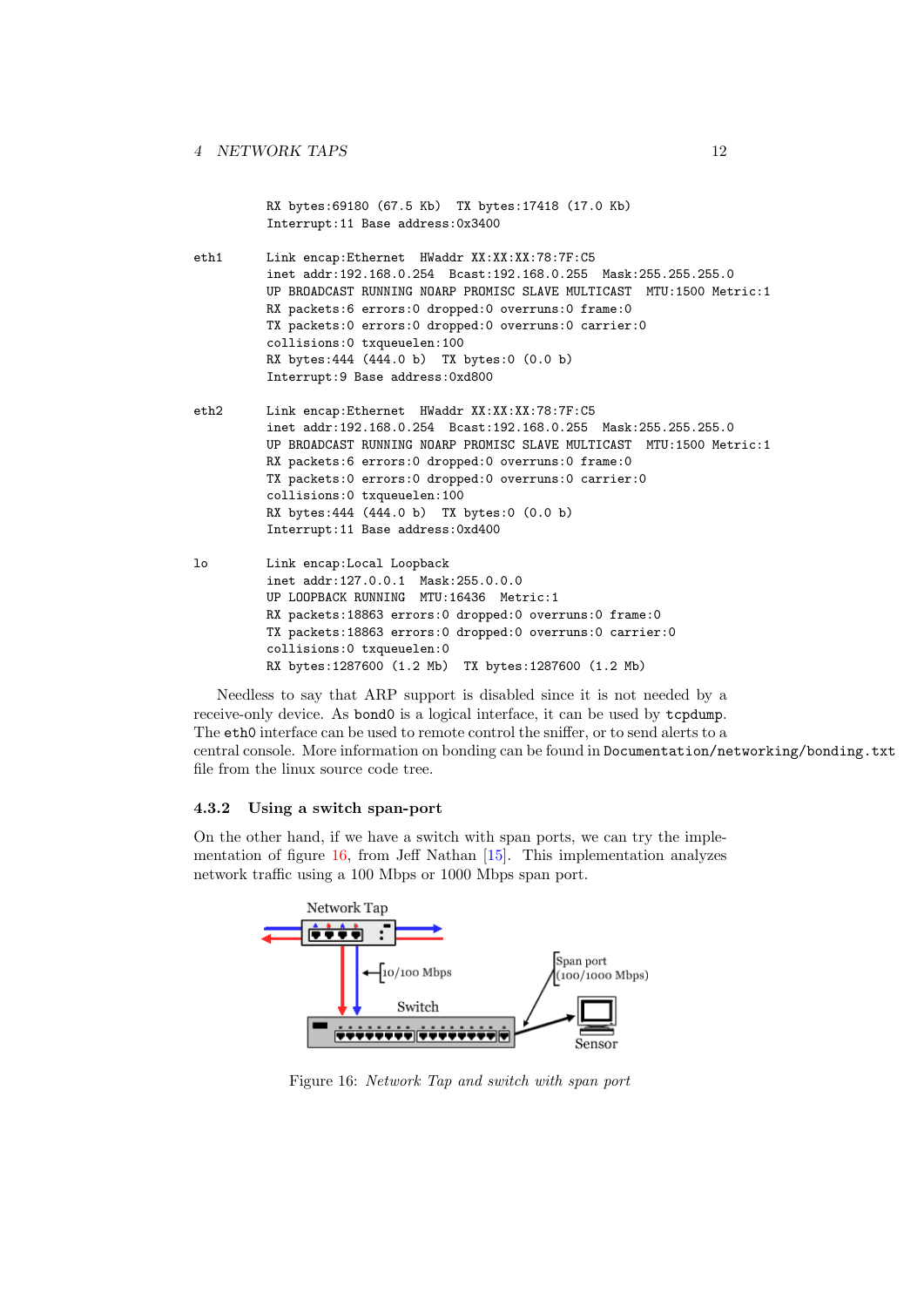#### 4.3.3 Load balancing. Multiple IDS

When monitoring high speed traffic (Gigabit fiber and higher) it becomes necessary to use multiple IDS systems and load balance between them. Figure [17](#page-12-5) represents how to implement this type of configuration [\[16\]](#page-13-10). Netoptics also offers a detailed installation guide [\[17\]](#page-13-11) for one of their Gigabit Fiber Taps.



<span id="page-12-5"></span>Figure 17: High speed traffic analysis

# 5 Conclusion

Receive-only UTP cables are a cheap and easy way to monitor home and SOHO LANs. However, when the monitored networks are greater in size, such as corporate networks that have large numbers of computers, professional devices that scale well are a better choice. In short, consider Network Taps if you require advanced devices capable of monitoring high-speed connections.

The need to monitor and analyze network traffic has increased and will continue to rise going forward. This increase is due to both the need for improved network security and also the requirement to better understand our own IT infrastructures. As is in IT, each situation requires a different solution. I hope that this article has offered the reader a few alternatives suitable for their environment.

# References

- <span id="page-12-0"></span>[1] Conectivity Knowledge Platform. Ethernet (IEEE802.3). Post to the ShmooGroup [online]. [cited 20 May, 2005]. Available from: <http://ckp.made-it.com/ieee8023.html>
- <span id="page-12-1"></span>[2] Sam Ng, How to make a sniffing (receive-only) UTP cable, 2001. [online]. [cited 20 May, 2005]. Available from: [http://www.geocities.com/samngms/sniffing](http://www.geocities.com/samngms/sniffing_cable/) cable/.
- <span id="page-12-2"></span>[3] Holman, Paul. One WayEthernet. Post to the ShmooGroup [online]. [cited 20 May, 2005]. Available from: <http://www.spack.org/wiki/OneWayEthernet>
- <span id="page-12-3"></span>[4] Net Optics, Inc. Network Taps [online]. [cited 20 May, 2005]. Available from: <http://www.netoptics.com/products/default.asp>
- <span id="page-12-4"></span>[5] Shomiti Systems. Network Analysis tools for Fast Ethernet, Switched Ethernet, Gigabit Ethernet, and other high speed LANs [online]. [cited 20 May, 2005]. Available from: <http://www.shomiti.net/shomiti/century-tap.html>